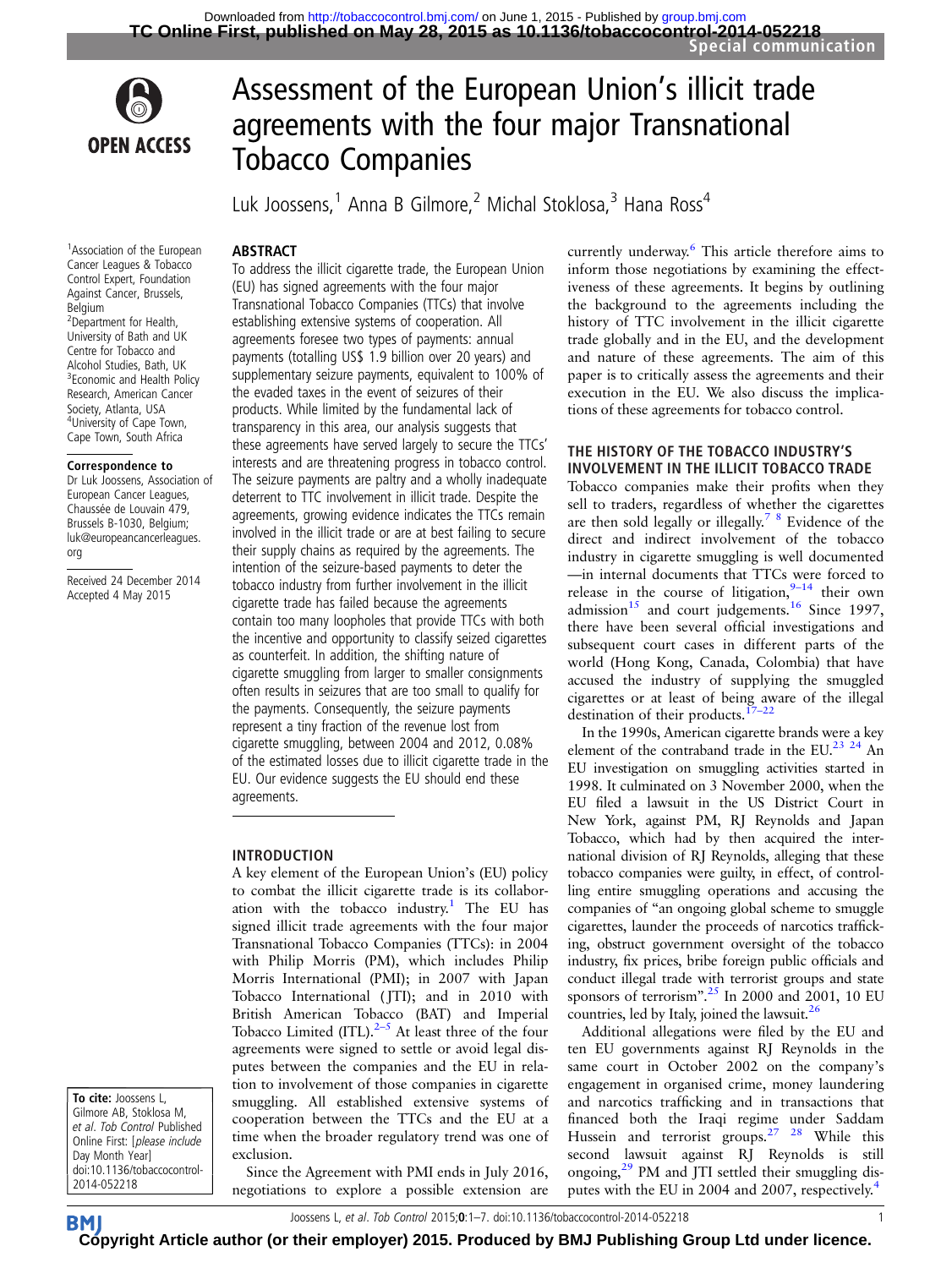#### <span id="page-1-0"></span>AGREEMENTS WITH THE FOUR MAJOR TOBACCO **COMPANIES**

In parallel with the legal proceedings, confidential discussions began in late 2001 between the European Commission and PM on a possible agreement to cooperate in combating illicit cigarettes.[4](#page-4-0) In 2004, the EU and 10 Member States dropped the case against PM in exchange for an enforceable and legally binding agreement. A similar agreement settling a legal dispute was concluded with JTI in December 2007. Two additional agreements were signed with BAT in July 2010, and ITL in September 2010. An overview of the main characteristics of the four agreements is presented in table 1.

Although the agreements with BAT and ITL were not part of a legal settlement, ITL's agreement releases the company from future liability for smuggling, and it is possible that the BAT agreement may serve the same purpose. Alongside the main agreement, ITL signed a parallel agreement (called Mutual Cessation Agreement) that "absolutely, unconditionally and irrevocably fully release and discharge ITL Group Companies and their successors, Agents and Assigns from any and all EU Claims". [5](#page-4-0) A press release from Her Majesty's Revenue and Customs in the UK suggests the BAT agreement has a similar clause noting that "the manufacturers (BAT) are released from any civil claims arising out of past conduct relating to illicit trade".<sup>[30](#page-5-0)</sup> However, this information is not part of the publicly available BAT-EU agreement.<sup>[5](#page-4-0)</sup> Three of the four agreements (except with PM) also give TTCs the right to terminate the monetary payments if the agreements fail to meet their "reason-able expectations" of benefit.<sup>[5](#page-4-0)</sup>

The four agreements foresee two types of payments to the European Commission and the Member States: annual fixed payments (see table 1) and supplementary seizure-based payments (see table 2). The fixed payments total 1.9 billion US dollars paid in annuities from 2004 to 2030. PM pays the European Commission and Member States and its lawyers a total of \$1.250 billion in annual payments (payment of \$1 billion over 12 years and \$250 million legal fees). JTI's total of annual payments are \$400 million over 15 years, BAT's total of annual payments are \$200 million over 20 years, and ITL's annual payments are \$300 million over 20 years. These payments are generally considered compensation for the losses incurred through the TTC's smuggling activities. For instance, Italy—a prominent victim of PM smuggling activities—received the largest proportion  $(28.62\% \text{ of the 1 billion paid by PM}).$ <sup>[31](#page-5-0)</sup>

In addition to the annual payments outlined above, a key feature of the agreements is the specification of seizure payments if TTCs fail to control their supply of cigarettes to the illegal market. The companies agreed to make payments equivalent to 100% of the evaded taxes in the event of any seizures of their genuine products above 50.000 cigarettes in the EU countries that were party to the Agreement. If seizures of their genuine products in the Member States during a year exceed the baseline

| <b>Table 2</b> Cigarette seizure payments in the EU as a result of |
|--------------------------------------------------------------------|
| agreements with four major tobacco companies                       |

| Year                                                                                                              | Seizure payments (EURO) |  |  |
|-------------------------------------------------------------------------------------------------------------------|-------------------------|--|--|
| 2006                                                                                                              | 20 289 472              |  |  |
| 2007                                                                                                              | 10 342 796              |  |  |
| 2008                                                                                                              | 6922838                 |  |  |
| 2009                                                                                                              | 11 178 975              |  |  |
| 2010                                                                                                              | 7 7 5 4 7 1 6           |  |  |
| 2011                                                                                                              | 10 098 035              |  |  |
| 2012                                                                                                              | 4 141 791               |  |  |
| 2006-2012                                                                                                         | 70 728 624              |  |  |
| Source: Anna Gilmore-documents obtained via access to documents legislation. <sup>38</sup><br>EU, European Union. |                         |  |  |

amounts defined in the Agreements (originally set at 90 million cigarettes in the PM agreement, 90 million cigarettes in the JTI and ITL agreements and 150 million cigarettes in the BAT agreement), the tobacco companies must pay 500% of the evaded duties and taxes. $5$  Although these baseline amounts have not yet been reached, the PMI baseline was raised from 90 million cigarettes to  $\overline{450}$  million in 2011,<sup>[32](#page-5-0)</sup> substantially reducing the likelihood of PMI, spun off from PM in 2008, ever paying the 500% penalty.

Some countries earmark the payments to fight illicit cigarette trade, while others direct the funds to the general budget. $^2$  $^2$  All agreements also required TTCs to secure the supply chain through a range of measures, including product marking and tracking and tracing provisions. The agreements are enforceable, but all arbitral proceedings are kept confidential.<sup>[5](#page-4-0)</sup>

#### ASSESSMENT OF THE AGREEMENTS

Full evaluation of the agreements is almost impossible, as there are no independent publicly available data on the origins and brands of illicit tobacco products and the size of the illicit market in the EU (personal communication, Corneliu Hoedlmayr, International Relations Officer, OLAF, 6 May 2014). The only publicly available data on the EU illicit cigarette trade over time are data produced by KPMG for the tobacco industry.[33](#page-5-0) The KPMG data have been reviewed elsewhere and although the underlying methodology was commended, significant concerns were raised about the accuracy of the data and the extent to which they serve the TTCs' interests.<sup>[34](#page-5-0)</sup> Relying on industry data is therefore highly problematic. We, therefore, limit our analysis to examining the agreements and their possible impact on tobacco control, and thus on public health.

#### FINDINGS

#### Lack of transparency

A key concern is the lack of transparency surrounding the negotiations for, and ongoing management of, the agreements and

| Table 1<br>Characteristics of the agreements between the TTC's and the EU        |                                         |                   |            |                                                |                |                           |
|----------------------------------------------------------------------------------|-----------------------------------------|-------------------|------------|------------------------------------------------|----------------|---------------------------|
| Company                                                                          | <b>Total of annual</b><br>payments US\$ | Date of signature | <b>End</b> | Settlement and/or<br>discharge of legal claims | Renewal clause | <b>Termination clause</b> |
| <b>PM</b>                                                                        | billion                                 | 9/7/2004          | 9/7/2016   | Yes                                            | Yes            | <b>No</b>                 |
| <b>JTI</b>                                                                       | 400 million                             | 14/12/2007        | 14/12/2022 | Yes                                            | <b>No</b>      | Yes                       |
| <b>BAT</b>                                                                       | 200 million                             | 15/7/2010         | 15/7/2030  | Unknown (see text)                             | Yes            | Yes                       |
| ITL                                                                              | 300 million                             | 27/9/2010         | 27/9/2030  | Yes                                            | Yes            | Yes                       |
| $C_{\text{a}1}$ $\mu$ <sub>22</sub> $\Omega$ <sub>14</sub> $\Gamma$ <sup>5</sup> |                                         |                   |            |                                                |                |                           |

Source: OLAF.<sup>[5](#page-4-0)</sup>

BAT, British American Tobacco; EU, European Union; JTI, Japan Tobacco International; ITL, Imperial Tobacco Limited; PM, Philip Morris; TTC, Transnational Tobacco Companies.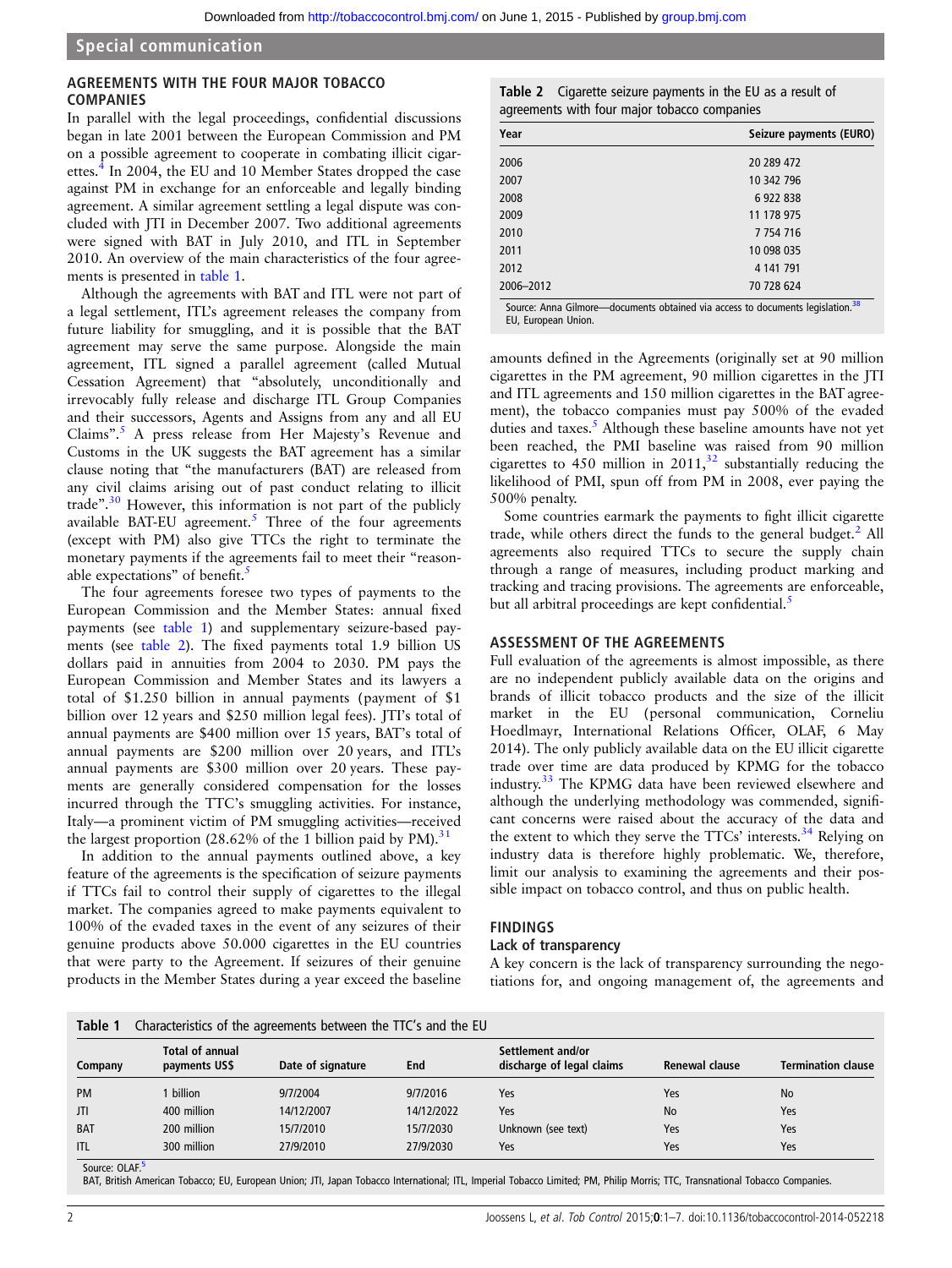illicit trade more generally. Also, parts of the agreements are not public. For example, parts of the publically available text of the agreement with ILT have been "omitted due to a request for confidential treatment".<sup>[35](#page-5-0)</sup> Access to document requests reveal that the correspondence between the European Anti-Fraud Office (OLAF) and the four tobacco manufacturers amounts to tens of thousands of documents, and that OLAF has attended numerous meetings with PMI, JTI, BAT and ITL as part of the agreements. $36$  Yet, not only is there no comprehensive list of these documents,  $36$  but requests for these documents, and related information through parliamentary questions and access to documents requests, are often refused on the basis of confidentiality.[36](#page-5-0)–<sup>38</sup> For example, a parliamentary question could not obtain information on the seizure payments for one of the important contraband brands, Classic, an ITL brand,<sup>[39](#page-5-0)</sup> which was in 2008 the third most seized cigarette brand in the EU.<sup>40</sup> The European Commission stated that no information could be provided due to "the rules governing the treatment of confidential information  $(...)^{n}$ .<sup>[39](#page-5-0)</sup> A freedom of information request on the PMI tracking and tracing system, Codentify, revealed that between January 2008 and November 2011, there were 17 documents of correspondence between OLAF and PMI on this subject. Ten documents were not made public because their disclosure could harm the interests of the Commission during the FCTC negotiations, and "OLAF's relations with companies potentially involved in the possible implementation of tracking and tracing systems".<sup>[37](#page-5-0)</sup> It remains unclear how the release of documents in 2012 could harm the Commission's negotiating position as the consensus on tracking and tracing systems through the WHO FCTC's Illicit Trade Protocol was reached in March 2010.<sup>41</sup> Further, this consensus was that the control of tracking and tracing should remain under control of governments and not be delegated to the tobacco industry (§2 and §10 of the article 8 of the Illicit trade Protocol), raising serious con-cerns about the Commission's response.<sup>[42](#page-5-0)</sup>

#### Inadequate deterrent

The seizure-based payments are the agreements' main mechanism for deterring the TTCs from further involvement in the illicit cigarette trade by punishing them each time there is a large seizure of their cigarettes. This should also allow EU Member States to recover the taxes lost. Cigarettes are highly taxed products and OLAF estimates that, on average, a container with 10 million cigarettes represents 2 million EURO of lost tax revenue.[43](#page-5-0)

Information on seizure payments is not made public but was obtained via access to documents legislation  $(table 2)$  $(table 2)$ .<sup>[38](#page-5-0)</sup> In the period 2004–2012, a total of €70,728,624 (around US\$ 100 million) in seizure payments was made by PMI, JTI and ITL, or, on average, €8.3 million annually. BAT has made no seizure payments to date.<sup>38</sup> In 2012, only  $64.1$  million was paid in seizure payments[.38](#page-5-0) This means that the seizure payments were made for approximately 20 million seized cigarettes, $43$  just 0.5% of the 3.8 billion cigarettes seized in the EU in 2012.

These payments represent a tiny fraction of the revenue lost from cigarette smuggling. Based on seizure data in the period 2005–2011, OLAF estimates the financial losses due to illicit cigarette trade at  $\epsilon$ 10 billion annually in the EU.<sup>1</sup> The  $\epsilon$ 8.3 million average annual seizure payments are only 0.08% of those estimated losses.

There are two main reasons these seizure payments are so small. First, only large seizures qualify for payments, and since the agreements were reached, the modus operandi of cigarette smuggling in Europe has changed. While very large consignments of illicit cigarettes dominated at the time when the

agreements were negotiated, most illicit cigarette seizures now consist of substantially smaller consignments. This trend has been confirmed by the World Customs Organization in its 2013 illicit trade report. $44$  In Poland, the country with the highest level of cigarette seizures in the EU, the average seizure in 2011 was around 5200 cigarettes, and for certain brands, such as BAT's Viceroy, the average seizure amount was even lower: 1615 cigarettes.<sup>[45](#page-5-0)</sup> This means that the threshold of 50 000 cigarettes needed to recover taxes and duties lost has become increasingly difficult to meet. The shifting nature of illicit trade has been even recognised by BAT when it agreed to a lower qualifying threshold of 7500 cigarettes in its 1 August 2014 agreement.<sup>46</sup> However, this new threshold still remains higher than, for instance, the average seizure in Poland, and is therefore not likely to be effective.

Second, payments only apply to genuine TTC cigarettes and not counterfeits, and yet customs officials rely on the industry to determine whether cigarettes are counterfeit (not eligible for seizure-based payments) or genuine (eligible for the payments). This provides a motivation and opportunity for TTCs to claim that the seized cigarettes are counterfeit. According to the agreements, the relevant manufacturer is entitled to examine the seized cigarettes, and send a report to OLAF. If the manufacturer concludes that the cigarettes are counterfeit, the report must contain documentation and examination results demonstrating that conclusion.<sup>4</sup> If OLAF, or any participating Member State, disagree with the conclusion that the seized cigarettes are counterfeit, the matter is referred to an independent laboratory, designated by mutual agreement of the parties, for final determination.<sup>4</sup> Since the first agreement came into effect, until 31 October 2013, the seized cigarettes have never been analysed by an independent laboratory and all determination has instead been based on examinations by the TTCs.<sup>[47](#page-5-0)</sup> During this period, Member States submitted a total of 6,261 seizure notices (for seizures of more than 50 000 cigarettes) under the agreements. Out of the total number of seized cigarettes, 3.2 billion (78%) were claimed to be counterfeit cigarettes.<sup>[47](#page-5-0)</sup> Among seized cigarettes of PMI's brands, PMI claimed that 92% of them were counterfeit cigarettes in 2011.<sup>[48](#page-5-0)</sup> Yet this very high level of counterfeit cigarettes among seizures is inconsistent with the industry's own estimates of counterfeits on the illicit market. PMI's estimate for the illicit cigarette market globally is that only 1% was counterfeit in 2012.[49](#page-5-0) For the EU market, a PMI-commissioned study states that 16% of illicit PM cigarettes consumed in the EU were counterfeit in  $2011.^{48}$  $2011.^{48}$  $2011.^{48}$  Thus, the industry-estimated prevalence of counterfeits among seized cigarettes is almost six times higher than the prevalence of counterfeits among consumed cigarettes. This would imply that seizure data are unrepresentative of the nature of the illicit market. There are two potential reasons for this. One could be that large seizures are more likely to contain counterfeit than genuine TTC products (and therefore under-represent the real nature of the illicit market in Europe). The other is that TTCs are classifying too many illicit cigarettes as counterfeit in large seizures. Either way, it is clear that the seizure payments do not reflect the size of the illicit market attributable to the TTCs' genuine products.

#### The industry's tracking and tracing system

Obliged by the agreements to implement a tracking and tracing system, the TTCs developed their own system, named Codentify. The effectiveness of this system has previously been assessed. It has been found that the industry's system does not meet requirements outlined in Article 8 of the FCTC's protocol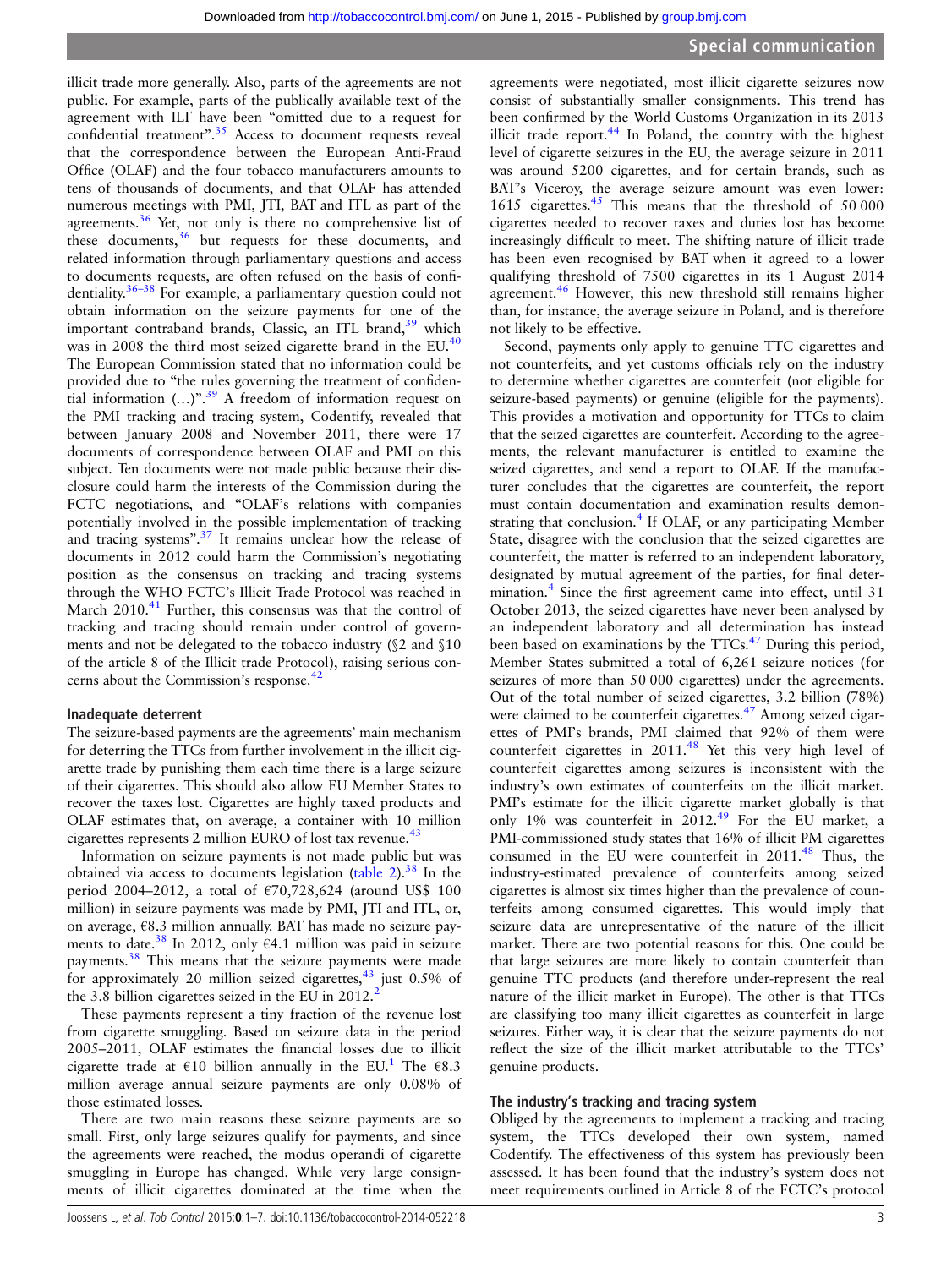#### Special communication

on illicit trade, $50$  which defines that the tracking and tracing system must be "controlled by the Party".<sup>[51](#page-5-0)</sup> In addition, the industry-managed tracking and tracing obligation has recently lost its significance due to an EU tracking and tracing system established in Articles 15 and 16 of the Tobacco Products Directive  $2014/40$ /EU of 3 April  $2014$ .<sup>52</sup> The new Directive introduces an EU-wide tracking and tracing system for the legal supply chain, and visible and invisible security features (eg, holograms) that should facilitate law enforcement, and help authorities and consumers detect illicit tobacco products.

#### Has TTC involvement in illicit cigarette trade declined or ceased since the agreements between the EU and the TTCs were reached?

The intention of the agreements was to crack down on smuggling and put in place what it called a "zero tolerance policy" toward illicit shipments.<sup>[53](#page-5-0)</sup> Yet several reports indicate that the TTC's have remained involved in the trade since their deals were reached. Investigative journalists obtained internal JTI records from whistle-blowers indicating that the company remained involved in the illicit trade and had been less than compliant with the EU agreement.<sup>[53 54](#page-5-0)</sup> OLAF has been officially investigating this case since December  $2011<sub>55</sub>$  $2011<sub>55</sub>$  $2011<sub>55</sub>$  but has yet to make a public statement or come to a conclusion. Other sources point to the TTC's continued complicity in cigarette smuggling to and through Bulgaria between 2000 and 2010, again, after its agreement was reached.<sup>56</sup> PMI data in 2011 indicate that 21% of all illicit cigarettes in the EU are PMI's own genuine brands.[48](#page-5-0) At best, this indicates PMI's failure to secure its supply chain as the agreement envisaged. Concerns have been raised about the cigarette brand Classic, produced by Imperial Tobacco, Ukraine, and one of the most seized cigarette brands in the EU in  $2008<sub>10</sub><sup>40</sup>$  particularly in light of evidence that the TTCs have been over-producing cigarettes in Ukraine in the knowledge they would enter the illicit market. $57$  In 2014, BAT was fined £650 000 (\$1 m;  $\epsilon$ 820 k) by UK tax authorities for oversupplying its products to Belgium.<sup>58</sup>

#### What impact has the collaborative approach outlined in the agreements had on tobacco control more broadly?

A key element of the agreements is that they establish extensive systems of cooperation between the manufacturers, the EU and Member States, an element of the agreements that TTCs have heavily emphasised.<sup>[59 60](#page-5-0)</sup> It is noteworthy that the agreements were reached at a time the TTCs were increasingly being excluded from the policy arena via article 5.3 of the FCTC, which was adopted in 2003 with Guidelines for Article 5.3 agreed in November 2008.<sup>61</sup> Illicit tobacco provided a perfect opportunity for the TTCs, despite their inauspicious history, to signal shared concerns with policy makers and convince authorities that they were acceptable partners in addressing a trade in which they had previously been complicit. $62$  The potential danger of this collaborative approach threatening tobacco control if norms of collaboration in illicit reached into other areas of tobacco control has previously been raised. $62$  Those threats have been particularly apparent during the revision of the EU Tobacco Products Directive.<sup>[63 64](#page-5-0)</sup> Michel Petite, the Director-General of the European Commission's legal service at the time the first two agreements were negotiated, who played a key role in such efforts, now works for PMI in his new position at legal firm Clifford Chance.<sup>[63](#page-5-0)</sup> The normalisation of relationships between the TTCs and EU public officials is further illustrated by the nomination of Michel Petite as chair of the EU Commission's Ad hoc Ethical Committee in 2009 and 2012.<sup>65</sup>

The close relationship between OLAF and the TTCs, indicated through the documents outlined above, raises questions, given the concerns about OLAF's role in the scandal surrounding the resignation of Health Commissioner John Dalli,<sup>[66](#page-5-0) [67](#page-6-0)</sup> the lack of progress of OLAF's investigation into JTI's alleged ongoing involvement in illicit trade,  $5\overline{5}$  and OLAF's apparent willingness to involve TTCs in the implementation of tracking and tracing systems under the FCTC's Illicit Trade Protocol, contrary to the protocol itself.<sup>[37](#page-5-0)</sup>

A further concern is that the TTCs appear to have used the agreements with the EU, which are heavily promoted on their websites, <sup>68</sup> to negotiate an increasing number of similar agreements nationally and internationally.  $\frac{70}{70}$  $\frac{70}{70}$  $\frac{70}{70}$  In 2011, PMI and INTERPOL, the world's largest police organisation, agreed on a deal in which PMI donated  $E15$  million to fund a global initiative against illicit goods trafficking, $\frac{71}{1}$  $\frac{71}{1}$  $\frac{71}{1}$  which would promote PMI's Codentify system.<sup>[50](#page-5-0)</sup>

#### **DISCUSSION**

While limited by the fundamental lack of transparency in this area, our analysis suggests that the agreements have served largely to secure the TTCs interests, reinforced cooperation between the manufacturers, the EU and Member States, and are threatening progress in tobacco control. The seizure payments are paltry and are a wholly inadequate deterrent to TTC involvement in illicit trade. The intention of the seizure-based payments to deter the tobacco industry from further involvement in the illicit cigarette trade has failed because the agreements contain too many loopholes. The industry has both the incentive and opportunity to classify seized cigarettes as counterfeit; and, despite the nature of cigarette smuggling having changed from large to small consignments, seizure payments are due only on large consignments. Further, even the tobacco industry's own data suggest that seizure data (which are based only on large seizures) significantly under-represent the proportion of genuine TTC brands in the illicit market. Consequently, the payments provide no incentives to stop cigarette smuggling and the recovered value of taxes is minimal.

Growing evidence indicates that, despite the agreements, the TTCs remain involved in the illicit trade or are, at best, failing to secure their supply chains as required by the agreements. The agreements instead appear to be part of the TTCs' strategy to establish alliances and partnerships with authorities at the national and international levels to position the tobacco industry as part of the solution to the illicit tobacco trade. By establishing extensive yet opaque collaboration between the TTCs and the Commission, the agreements threaten tobacco control within the EU. By enabling the industry to promote the agreements as an effective model of collaboration, they are also threatening tobacco control internationally. For this reason, many parties to the FCTC were opposed to the inclusion of "legally binding and enforceable agreements" in the text of the draft protocol during the last round of the negotiations of the illicit trade protocol in  $2012.<sup>72</sup>$ 

The agreements are also not in line with Article 5.3 of the WHO's Framework Convention on Tobacco Control (FCTC), which all 28 EU countries and the EU have ratified, requiring that "in setting and implementing their public health policies with respect to tobacco control, parties shall act to protect these policies from commercial and other vested interests of the tobacco industry in accordance with national law". The EU's contradictory approach to Article 5.3 and industry collaboration is illustrated by its opinion, expressed at the Fifth and Sixth Conference of the Parties to the FCTC in November 2012<sup>[73](#page-6-0)</sup>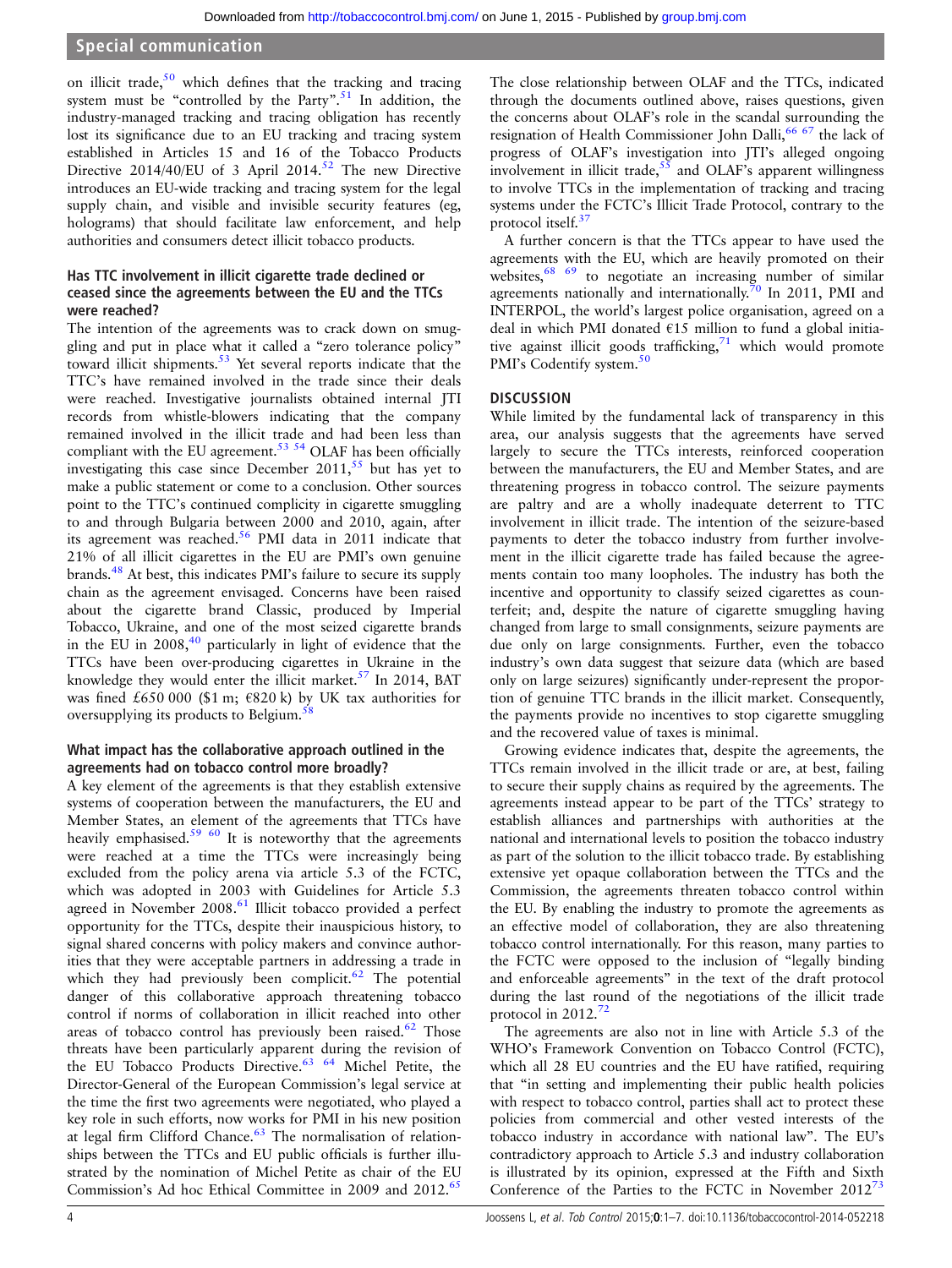<span id="page-4-0"></span>and October  $2014<sup>74</sup>$  $2014<sup>74</sup>$  $2014<sup>74</sup>$  that INTERPOL should not to be granted an observer status since it received funding from the tobacco industry. Yet a similar relationship exists between the EU and the tobacco industry: with no linked legal action to prompt a deal, the EU accepted \$500 million (€400 million) from BAT and ITL, 26 times larger than PMI's donation to INTERPOL.

In three of the four agreements, the tobacco companies have the right to terminate the monetary payments if there are significant failures of their "reasonable expectations" as to their benefits under the agreements. $3$  No definition of "reasonable" expectations" is given publicly and an independent legal opinion notes that "because these expectations are to be assessed by reference to documents, correspondence and agreements which are not publicly available, the breadth of the circumstances in which the EU and Member States might risk termination by the companies cannot be determined."<sup>3</sup> We believe that there are significant failures of "reasonable expectations" of the public health community with respect to these agreements.

The tracking and tracing obligations in the agreements lost their significance when the EU adopted its Tobacco Products Directive 2014/40/EU, with an EU-wide tracking and tracing system foreseen in Articles 15 and 16.

The EU has already begun its negotiations with PMI to possibly extend its 2004 agreement, while at the same time PMI is challenging the 2014 Tobacco Products Directive in the EU Court of Justice.<sup>[75](#page-6-0)</sup> We conclude that the agreements have little or no added value and conflict with the article 5.3 of the WHO FCTC. The EU was correct when it expressed a disapproval about the relationship between INTERPOL and PMI and confirmed publicly that "the interests of the tobacco industry are fundamentally opposed to public health".<sup>[73](#page-6-0)</sup> It should apply the same standard to its own deal with TTCs. Our evidence suggests the EU should not extend its agreement with PMI and, if legally possible, should end the agreements with the other three tobacco companies.

#### What this paper adds

- $\blacktriangleright$  The involvement of the tobacco industry in cigarette smuggling, both direct and indirect, has been well documented. Governments have addressed this type of tax evasion in different ways, including by signing agreements with the tobacco industry to control their supply chain. The best known example of such arrangements is between the four major Transnational Tobacco Companies (TTCs) and the European Union (EU). However, there is no comprehensive assessment of the impact of such agreements in the scientific literature, while the tobacco industry continues to promote such agreements globally.
- We used multiple sources to evaluate the agreements between the EU Commission, EU Member States and major tobacco companies. Despite the lack of data and the secrecy surrounding these contracts, the evidence suggests that they are ineffective. Seizure payments, for instance, provide no incentive for the TTCs to end their involvement in cigarette smuggling because the agreements contain too many loopholes and the recovered value of taxes is minimal compared to the financial losses due to illicit cigarette trade.

Acknowledgements The authors thank John Daniel, Francis Thompson and Wendy Yared for their editing comments.

Contributors The nature and content of the paper were discussed at the outset by all the authors. LJ was the project leader and wrote the first draft. All co-authors provided substantive input on the first draft. ABG and MS provided data obtained via freedom of information requests. ABG wrote sections of and ABG and MS edited the paper.

Funding LJ, MS and HR received funding from the European Parliament, Services Order Nr: IP/D/CONT/IC/2013-175. ABG is supported by Grant Number RO1CA160695 from the US National Cancer Institute. ABG is a member of the UK Centre for Tobacco and Alcohol Studies (UKCTAS), a UK Centre for Public Health Excellence. Funding to UKCTAS from the British Heart Foundation, Cancer Research UK, the Economic and Social Research Council, the Medical Research Council and the National Institute of Health Research, under the auspices of the UK Clinical Research Collaboration, is gratefully acknowledged. The content is solely the responsibility of the authors and does not necessarily represent the official views of their institutions, including the National Cancer Institute. Funders had no role in study design and the collection, analysis, and interpretation of data and the writing of the article and the decision to submit it for publication.

Competing interests None declared.

Provenance and peer review Not commissioned; externally peer reviewed.

Open Access This is an Open Access article distributed in accordance with the terms of the Creative Commons Attribution (CC BY 4.0) license, which permits others to distribute, remix, adapt and build upon this work, for commercial use, provided the original work is properly cited. See: [http://creativecommons.org/](http://creativecommons.org/licenses/by/4.0/) [licenses/by/4.0/](http://creativecommons.org/licenses/by/4.0/)

#### **REFERENCES**

- European Commission. Stepping up the fight against cigarette smuggling and other forms of illicit trade in tobacco products—a comprehensive EU strategy. Brussels: European Commission, 2013.
- Joossens L, Ross H, Stoklosa M. EU policy and illicit tobacco trade: assessing the impacts. Prepared for the European Parliament's Committee on Budgetary Control. Workshop "Cigarette Smuggling" Proceedings. Brussels: European Parliament, 2014. [http://www.europarl.europa.eu/document/activities/cont/201401/](http://www.europarl.europa.eu/document/activities/cont/201401/20140116ATT77675/20140116ATT77675EN.pdf) [20140116ATT77675/20140116ATT77675EN.pdf](http://www.europarl.europa.eu/document/activities/cont/201401/20140116ATT77675/20140116ATT77675EN.pdf) (accessed 20 Aug 2014).
- 3 Heyward M. Legal analysis of the agreements between the European Union, Member States, and multinational tobacco companies. New York, 2010. [http://](http://www.fctc.org/publications/bulletins/doc_view/451-legal-analysis-of-eu-agreements-with-multinational-tobacco-companies) [www.fctc.org/publications/bulletins/doc\\_view/451-legal-analysis-of-eu-agreements](http://www.fctc.org/publications/bulletins/doc_view/451-legal-analysis-of-eu-agreements-with-multinational-tobacco-companies)[with-multinational-tobacco-companies](http://www.fctc.org/publications/bulletins/doc_view/451-legal-analysis-of-eu-agreements-with-multinational-tobacco-companies) (accessed 14 Dec 2014).
- European Commission. Working document on the Agreements with the tobacco industry and fight with the illicit tobacco trade. Committee on Budgetary Control. Brussels: Rapporteur: Bart Staes, 2013. [http://www.europarl.europa.eu/document/](http://www.europarl.europa.eu/document/activities/cont/201406/20140618ATT85484/20140618ATT85484EN.pdf) [activities/cont/201406/20140618ATT85484/20140618ATT85484EN.pdf](http://www.europarl.europa.eu/document/activities/cont/201406/20140618ATT85484/20140618ATT85484EN.pdf) (accessed 14 Dec 2014).
- 5 European Anti-Fraud Office. Agreements with tobacco manufacturers. 2015. [http://](http://ec.europa.eu/anti_fraud/investigations/eu-revenue/cigarette_smuggling_en.htm) [ec.europa.eu/anti\\_fraud/investigations/eu-revenue/cigarette\\_smuggling\\_en.htm](http://ec.europa.eu/anti_fraud/investigations/eu-revenue/cigarette_smuggling_en.htm) (accessed 10 Apr 2015).
- 6 European Commission. Speaking points of Commissioner Šemeta on Tobacco Agreements. Brussels, 2014. [http://ec.europa.eu/commission\\_2010-2014/semeta/](http://ec.europa.eu/commission_2010-2014/semeta/headlines/speeches/2014/10/speech141007_en.pdf) [headlines/speeches/2014/10/speech141007\\_en.pdf](http://ec.europa.eu/commission_2010-2014/semeta/headlines/speeches/2014/10/speech141007_en.pdf) (accessed 14 Dec 2014).
- 7 Joossens L, Raw M. Cigarette smuggling in Europe: who really benefits? [Tob Control](http://dx.doi.org/10.1136/tc.7.1.66) 1998;7:66–71.
- Gilmore AB, Fooks G, Drope J, et al. Exposing and addressing tobacco industry conduct in low-income and middle-income countries. [Lancet](http://dx.doi.org/10.1016/S0140-6736(15)60312-9) 2015;385:1029–43.
- 9 Collin J, LeGresley E, MacKenzie R, et al. Complicity in contraband: British American Tobacco and cigarette smuggling in Asia. [Tob Control](http://dx.doi.org/10.1136/tc.2004.009357) 2004;13:ii104-11.
- 10 Lee K, Collin J. "Key to the future": British American tobacco and cigarette smuggling in China. [PLoS Med](http://dx.doi.org/10.1371/journal.pmed.0030228) 2006;3:e228.
- 11 LeGresley E, Lee K, Muggli ME, et al. British American Tobacco and the "insidious impact of illicit trade" in cigarettes across Africa. [Tob Control](http://dx.doi.org/10.1136/tc.2008.025999) 2008;17:339-46.
- 12 Nakkash R, Lee K. Smuggling as the "key to a combined market": British American Tobacco in Lebanon. [Tob Control](http://dx.doi.org/10.1136/tc.2008.025254) 2008;17:324–31.
- 13 Pan American Health Organization. Profits over people. 2002. [http://www1.paho.](http://www1.paho.org/English/DD/PUB/profits_over_people.pdf) [org/English/DD/PUB/pro](http://www1.paho.org/English/DD/PUB/profits_over_people.pdf)fits\_over\_people.pdf (accessed 14 Dec 2014).
- 14 Walker Guevara M. The world's most widely smuggled legal substance. Int Consort Investig J 2008. [http://www.icij.org/project/tobacco-underground/worlds-most](http://www.icij.org/project/tobacco-underground/worlds-most-widely-smuggled-legal-substance)[widely-smuggled-legal-substance](http://www.icij.org/project/tobacco-underground/worlds-most-widely-smuggled-legal-substance) (accessed 14 Dec 2014).
- Clarke K. Dilemma of a cigarette exporter. Guardian Published Online First: 3 Feb 2000.<http://www.theguardian.com/bat/article/0,,191288,00.html> (accessed 14 Dec 2014).
- 16 Government of Canada, Canada Revenue Agency. Comprehensive settlement agreements with tobacco companies. 2008. [http://www.cra-arc.gc.ca/gncy/tbcc/](http://www.cra-arc.gc.ca/gncy/tbcc/menu-eng.html) [menu-eng.html](http://www.cra-arc.gc.ca/gncy/tbcc/menu-eng.html) (accessed 5 Apr 2015).
- 17 Buddle C. Tobacco chief guilty in \$33 m bribes case. South China Morning Post, 1998.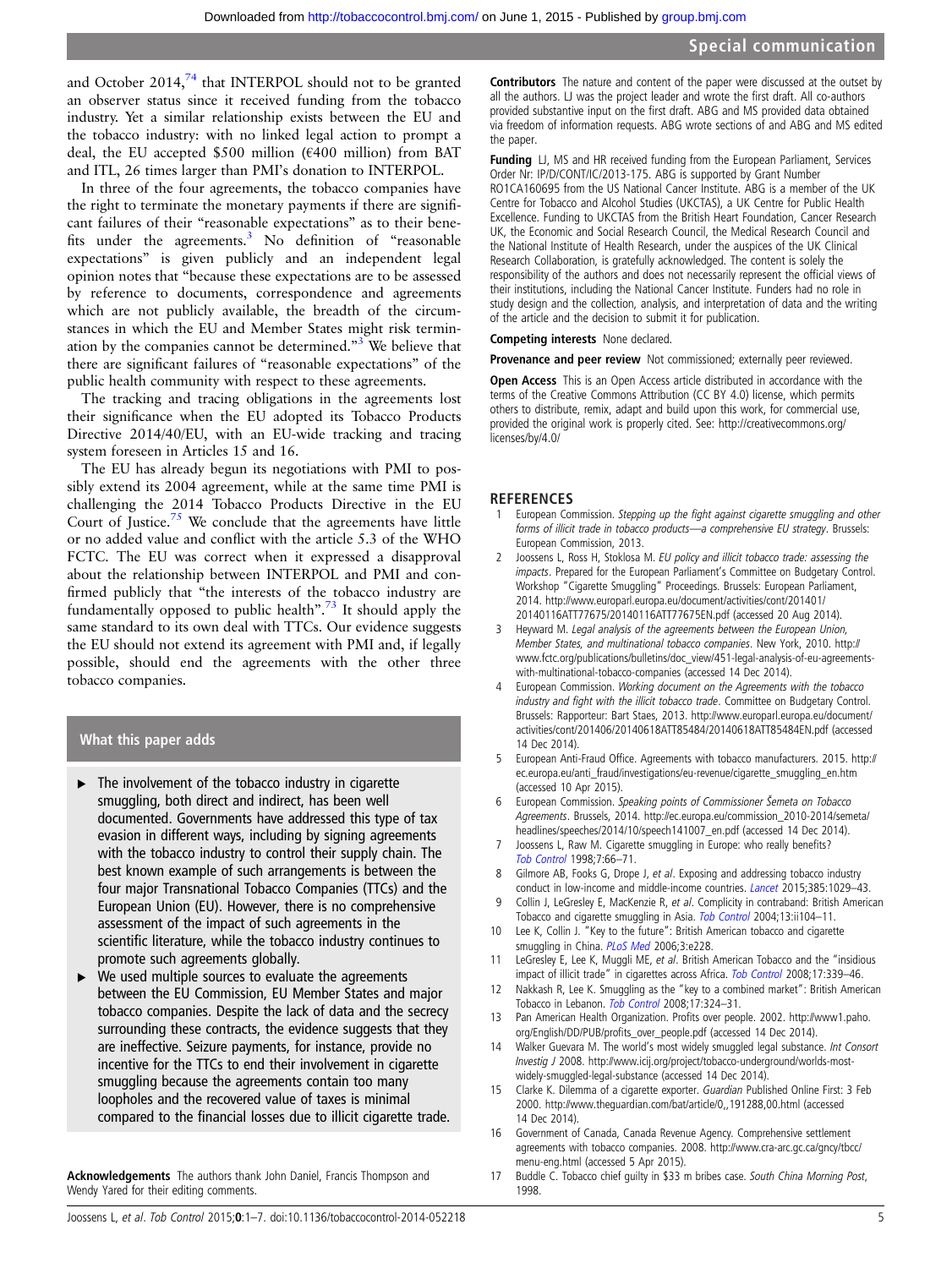#### <span id="page-5-0"></span>Special communication

- 18 Drew C. RJR Nabisco Unit Admits Smuggling. N. Y. Times, 1998. [http://www.](http://www.nytimes.com/1998/12/23/nyregion/rjr-nabisco-unit-admits-smuggling.html) [nytimes.com/1998/12/23/nyregion/rjr-nabisco-unit-admits-smuggling.html](http://www.nytimes.com/1998/12/23/nyregion/rjr-nabisco-unit-admits-smuggling.html) (accessed 14 Dec 2014).
- 19 Canada Revenue Agency. Federal and provincial governments reach landmark settlement with tobacco companies. Quebec, 2008. [http://www.marketwired.com/](http://www.marketwired.com/press-release/federal-and-provincial-governments-reach-landmark-settlement-with-tobacco-companies-884894.htm) [press-release/federal-and-provincial-governments-reach-landmark-settlement-with](http://www.marketwired.com/press-release/federal-and-provincial-governments-reach-landmark-settlement-with-tobacco-companies-884894.htm)[tobacco-companies-884894.htm](http://www.marketwired.com/press-release/federal-and-provincial-governments-reach-landmark-settlement-with-tobacco-companies-884894.htm) (accessed 14 Dec 2014).
- 20 Government of Canada Launches US Legal Action In Major Tobacco Smuggling Operation. PRNewswire Published Online First: 21 December 1999. [http://www.](http://www.riskworld.com/pressrel/1999/PR99a248.htm) [riskworld.com/pressrel/1999/PR99a248.htm](http://www.riskworld.com/pressrel/1999/PR99a248.htm) (accessed 14 Dec 2014).
- 21 Beelman M. Philip Morris accused of smuggling, money-laundering conspiracy in racketeering lawsuit. Int Consort Investig J 2000. [http://www.icij.org/node/460/](http://www.icij.org/node/460/philip-morris-accused-smuggling-money-laundering-conspiracy-racketeering-lawsuit) [philip-morris-accused-smuggling-money-laundering-conspiracy-racketeering-lawsuit](http://www.icij.org/node/460/philip-morris-accused-smuggling-money-laundering-conspiracy-racketeering-lawsuit) (accessed 14 Dec 2014).
- 22 ASH. Racketeering legal action (RICO) against tobacco companies for smuggling. 2002. [http:/](http://www.ash.org.uk/files/documents/ASH_578.pdf)/www.ash.org.uk/fi[les/documents/ASH\\_578.pdf](http://www.ash.org.uk/files/documents/ASH_578.pdf) (accessed 14 Dec 2014).
- 23 Joossens L, Raw M. Progress in combating cigarette smuggling: controlling the supply chain. [Tob Control](http://dx.doi.org/10.1136/tc.2008.026567) 2008;17:399-404.
- 24 Tomlinson J, Kellett-Bowman E. Committee of Inquiry into the Community Transit System: Final Report and Recommendations v. 1. Luxembourg: European Parliament, 1997.
- 25 US District Court. European Community complaint against Philip Morris, RJ Reynolds and Japan Tobacco. New York: United States District Court, Eastern District of New York, 2000.<http://uniset.ca/other/cs6/150FSupp2d456.html> (accessed 5 Apr 2015).
- 26 Italy backs lawsuit against US tobacco giants. Reuters 6 November 2000.
- 27 European Community v. RJR. United States District Court, Eastern District of New York. 2002.<http://archive.tobacco.org/resources/Documents/021030ecvrjr.html> (accessed 14 Dec 2014).
- 28 Mr. Bush and Tobacco. Wash Post 25 Nov 2002, p A14.
- 29 2nd U.S. Circuit Court of Appeals. European Community v. RJR Nabisco Inc, et al No. 11-2475. 2014. [http:/](http://caselaw.findlaw.com/us-2nd-circuit/1664121.html)/caselaw.fi[ndlaw.com/us-2nd-circuit/1664121.html](http://caselaw.findlaw.com/us-2nd-circuit/1664121.html) (accessed 3 Apr 2015).
- 30 HM Revenue and Customs. Government and industry take a significant step in the fight against tobacco smuggling. 2010. [http://www.wired-gov.net/wg/wg-news-1.](http://www.wired-gov.net/wg/wg-news-1.nsf/0/568F1E6CC0D0AFE3802577610044A0FA?OpenDocument) [nsf/0/568F1E6CC0D0AFE3802577610044A0FA?OpenDocument](http://www.wired-gov.net/wg/wg-news-1.nsf/0/568F1E6CC0D0AFE3802577610044A0FA?OpenDocument) (accessed 14 Dec 2014).
- 31 European Commission Press Release Database. Under the anti-contraband and anticounterfeit agreement: the European community and 10 member states agree the distribution of approximately 1 billion USD. Brussels: Payments by Philip Morris International, inc., 2006. [http://europa.eu/rapid/press-release\\_IP-06-1314\\_en.htm](http://europa.eu/rapid/press-release_IP-06-1314_en.htm) (accessed 15 Dec 2014).
- 32 Philip Morris International Inc., Philip Morris Products Inc., Philip Morris Duty Free Inc., et al. Modification agreement concerning eligibility of new Member States for supplemental payment and related matters. 2012. [http://ec.europa.eu/anti\\_fraud/](http://ec.europa.eu/anti_fraud/documents/cigarette-smugg-2004/pmi_modification_agreement_2014_en.pdf) [documents/cigarette-smugg-2004/pmi\\_modi](http://ec.europa.eu/anti_fraud/documents/cigarette-smugg-2004/pmi_modification_agreement_2014_en.pdf)fication\_agreement\_2014\_en.pdf (accessed 5 Apr 2015).
- 33 KPMG. Project Star 2012 Results. 2013. [http://www.pmi.com/eng/media\\_center/](http://www.pmi.com/eng/media_center/media_kit/Documents/Project_Star_2012_Final_Report.pdf) [media\\_kit/Documents/Project\\_Star\\_2012\\_Final\\_Report.pdf](http://www.pmi.com/eng/media_center/media_kit/Documents/Project_Star_2012_Final_Report.pdf) (accessed 18 Nov 2013).
- 34 Gilmore AB, Rowell A, Gallus S, et al. Towards a greater understanding of the illicit tobacco trade in Europe: a review of the PMI funded "Project Star" report. [Tob](http://dx.doi.org/10.1136/tobaccocontrol-2013-051240) [Control](http://dx.doi.org/10.1136/tobaccocontrol-2013-051240) 2014;23:e51–61.
- 35 Imperial Tobacco Limited, European Commission, Member States. Co-operation Agreement. 2010. [http://ec.europa.eu/anti\\_fraud/documents/cigarette\\_smug/2010\\_i/](http://ec.europa.eu/anti_fraud/documents/cigarette_smug/2010_i/agreement_sept_2010.pdf) [agreement\\_sept\\_2010.pdf](http://ec.europa.eu/anti_fraud/documents/cigarette_smug/2010_i/agreement_sept_2010.pdf) (accessed 6 Apr 2015).
- 36 European Anti-Fraud Office. Request for access to documents of 14 November 2011 by Anna Gilmore. Brussels.
- 37 European Anti-Fraud Office. Request for access to documents of 16 November 2011 by Evelyne Lubbers. Brussels.
- 38 European Anti-Fraud Office. Request for access to documents of 8 March 2013 by Anna Gilmore. Brussels.
- 39 European Parliament. Answer given by Mr Semeta on behalf of the Commission. E-012453/2013. 2013. [http://www.europarl.europa.eu/sides/getAllAnswers.do?](http://www.europarl.europa.eu/sides/getAllAnswers.do?reference=E-2013-012453&language=EN) [reference=E-2013-012453&language=EN](http://www.europarl.europa.eu/sides/getAllAnswers.do?reference=E-2013-012453&language=EN) (accessed 10 Apr 2015).
- 40 Walton I. Combating illicit and counterfeit cigarettes: the elements of the problem. Brussels: ITIC, 2009.
- 41 FCTC. Report of the Chairperson of the Intergovernmental Negotiating Body on a Protocol on Illicit Trade in Tobacco Products to the fourth session of the Conference of the Parties. Uruguay, 2010. [http://apps.who.int/gb/fctc/PDF/cop4/FCTC\\_COP4\\_4](http://apps.who.int/gb/fctc/PDF/cop4/FCTC_COP4_4-en.pdf) [en.pdf](http://apps.who.int/gb/fctc/PDF/cop4/FCTC_COP4_4-en.pdf) (accessed 15 Dec 2014).
- 42 World Health Organization. Protocol to eliminate Illicit Trade in Tobacco Products. 2013. [http://apps.who.int/iris/bitstream/10665/80873/1/9789241505246\\_eng.pdf](http://apps.who.int/iris/bitstream/10665/80873/1/9789241505246_eng.pdf) (accessed 15 Dec 2014).
- 43 Action on Smoking and Health. All Party Parliamentary Group on Smoking and Health. Inquiry into the illicit trade in tobacco products. Evidence to the Inquiry provided by Mr Austin Rowan, Advisor to OLAF. 2013. [https://www.newcastle.gov.](https://www.newcastle.gov.uk/sites/drupalncc.newcastle.gov.uk/files/wwwfileroot/business/trading_standards/appgillicit20131_compressed.pdf)

[uk/sites/drupalncc.newcastle.gov.uk/](https://www.newcastle.gov.uk/sites/drupalncc.newcastle.gov.uk/files/wwwfileroot/business/trading_standards/appgillicit20131_compressed.pdf)files/wwwfileroot/business/trading\_standards/ [appgillicit20131\\_compressed.pdf](https://www.newcastle.gov.uk/sites/drupalncc.newcastle.gov.uk/files/wwwfileroot/business/trading_standards/appgillicit20131_compressed.pdf) (accessed 15 Dec 2014).

- 44 World Customs Organization. Illicit Trade Report 2013. 2014. [http://www.wcoomd.](http://www.wcoomd.org/en/topics/enforcement-and-compliance/activities-and-programmes/~/media/WCO/Public/Global/PDF/Topics/Enforcement%20and%20Compliance/Activities%20and%20Programmes/Illicit%20Trade%20Report%202012/ILLICIT%202013%20-%20EN_LR2.ashx) [org/en/topics/enforcement-and-compliance/activities-and-programmes/~/media/WCO/](http://www.wcoomd.org/en/topics/enforcement-and-compliance/activities-and-programmes/~/media/WCO/Public/Global/PDF/Topics/Enforcement%20and%20Compliance/Activities%20and%20Programmes/Illicit%20Trade%20Report%202012/ILLICIT%202013%20-%20EN_LR2.ashx) [Public/Global/PDF/Topics/Enforcement%20and%20Compliance/Activities%20and%](http://www.wcoomd.org/en/topics/enforcement-and-compliance/activities-and-programmes/~/media/WCO/Public/Global/PDF/Topics/Enforcement%20and%20Compliance/Activities%20and%20Programmes/Illicit%20Trade%20Report%202012/ILLICIT%202013%20-%20EN_LR2.ashx) [20Programmes/Illicit%20Trade%20Report%202012/ILLICIT%202013%20-%20EN\\_](http://www.wcoomd.org/en/topics/enforcement-and-compliance/activities-and-programmes/~/media/WCO/Public/Global/PDF/Topics/Enforcement%20and%20Compliance/Activities%20and%20Programmes/Illicit%20Trade%20Report%202012/ILLICIT%202013%20-%20EN_LR2.ashx) [LR2.ashx](http://www.wcoomd.org/en/topics/enforcement-and-compliance/activities-and-programmes/~/media/WCO/Public/Global/PDF/Topics/Enforcement%20and%20Compliance/Activities%20and%20Programmes/Illicit%20Trade%20Report%202012/ILLICIT%202013%20-%20EN_LR2.ashx) (accessed 15 Dec 2014).
- 45 Czyzowicz W. The nature of illicit trade in Tobacco and Alcohol products on the Eastern border. Warsaw: Customs book Library, 2013.
- Belhomme B. Letter from British American Tobacco to Mr. Giovanni Kessler from the European Anti-Fraud Office (OLAF), Ref. Ares(2014)2556161-01/08/2014. 2014. [http://ec.europa.eu/anti\\_fraud/documents/cigarette\\_smug/bat\\_agreement\\_](http://ec.europa.eu/anti_fraud/documents/cigarette_smug/bat_agreement_01082014_en.pdf) [01082014\\_en.pdf](http://ec.europa.eu/anti_fraud/documents/cigarette_smug/bat_agreement_01082014_en.pdf) (accessed 5 Apr 2015).
- 47 European Parliament. Answer given by Mr Semeta on behalf of the Commission. E-012454/2013. 2014. [http://www.europarl.europa.eu/sides/getAllAnswers.do?](http://www.europarl.europa.eu/sides/getAllAnswers.do?reference=E-2013-012454&language=EN) [reference=E-2013-012454&language=EN](http://www.europarl.europa.eu/sides/getAllAnswers.do?reference=E-2013-012454&language=EN) (accessed 10 Apr 2015).
- KPMG. Project Star 2011 Results. 2012. [http://www.pmi.com/eng/tobacco\\_](http://www.pmi.com/eng/tobacco_regulation/illicit_trade/documents/project%20star%202011%20results.pdf) [regulation/illicit\\_trade/documents/project%20star%202011%20results.pdf](http://www.pmi.com/eng/tobacco_regulation/illicit_trade/documents/project%20star%202011%20results.pdf) (accessed 1 Jan 2014).
- 49 Calantzopoulos A. Presentation delivered at Morgan Stanley Conference, NY. Slide 43. 2013.
- 50 Joossens L, Gilmore AB. The transnational tobacco companies' strategy to promote Codentify, their inadequate tracking and tracing standard. [Tob Control](http://dx.doi.org/10.1136/tobaccocontrol-2012-050796) 2014;23(e1): e3–6.
- 51 FCTC. 6th Conference of the Parties to the WHO Framework Convention. Secretariat study of the basic requirements of the tracking and tracing regime to be established in accordance with Article 8 of the Protocol to Eliminate Illicit Trade in Tobacco Products. Executive Summary, White Paper. Moscow: 2014.
- 52 European Parliament and the Council of the European Union. Directive 2014/40/EU of the European Parliament and the Council of 3 April 2014 on the approximation of the laws, regulations and administrative provisions of the Member States converning the manufacture, presentation and sale of tobacco and related products and repealing Directive 2001/37/EC. 2014. [http://ec.europa.eu/health/tobacco/docs/](http://ec.europa.eu/health/tobacco/docs/dir_201440_en.pdf) [dir\\_201440\\_en.pdf](http://ec.europa.eu/health/tobacco/docs/dir_201440_en.pdf) (accessed 28 Aug 2014).
- 53 OCCRP. Big Trouble at Big Tobacco. 2011. [https://reportingproject.net/troubles\\_](https://reportingproject.net/troubles_with_big_tobacco/) [with\\_big\\_tobacco/](https://reportingproject.net/troubles_with_big_tobacco/) (accessed 15 Dec 2014).
- Solomon J. EU Probes Cigarette Deal That May Have Aided Syria. The Wall Street Journal 2012. http://www.wsj.com/articles/SB10000872396390444 233104577595221203321922 (accessed 15 May 2015).
- 55 European Parliament. Answer given by Mr Semeta on behalf of the Commission. E-007681/2013. 2013. [http://www.europarl.europa.eu/sides/getAllAnswers.do?](http://www.europarl.europa.eu/sides/getAllAnswers.do?reference=E-2013-007681&language=EN) [reference=E-2013-007681&language=EN](http://www.europarl.europa.eu/sides/getAllAnswers.do?reference=E-2013-007681&language=EN) (accessed 10 Apr 2015).
- 56 Skafida V, Silver KE, Rechel BPD, et al. Change in tobacco excise policy in Bulgaria: the role of tobacco industry lobbying and smuggling. [Tob Control](http://dx.doi.org/10.1136/tobaccocontrol-2012-050600) 23(e1):e75-84.
- 57 Lavrov V. Ukraine's "lost" cigarettes flood Europe. Cent Public Integr 2009. [http://](http://www.publicintegrity.org/2009/06/29/6347/ukraine-s-lost-cigarettes-flood-europe) [www.publicintegrity.org/2009/06/29/6347/ukraine-s-lost-cigarettes-](http://www.publicintegrity.org/2009/06/29/6347/ukraine-s-lost-cigarettes-flood-europe)flood-europe (accessed 18 Nov 2013).
- 58 Doward J. BAT fined for oversupplying tobacco in low-tax European jurisdictions. Observer 2014. [http://hereisthecity.com/en-gb/2014/11/16/bat-](http://hereisthecity.com/en-gb/2014/11/16/bat-fined-for-oversupplying-tobacco-in-low-tax-european-jurisdic/page/1/)fined-for[oversupplying-tobacco-in-low-tax-european-jurisdic/page/1/](http://hereisthecity.com/en-gb/2014/11/16/bat-fined-for-oversupplying-tobacco-in-low-tax-european-jurisdic/page/1/) (accessed 15 Dec 2014).
- 59 British American Tobacco. British American Tobacco signs cooperation agreement with European Union to tackle illicit trade in tobacco. 2010. [http://www.bat.com/](http://www.bat.com/group/sites/UK__9D9KCY.nsf/vwPagesWebLive/DO87CF2K?opendocument&SKN=1) [group/sites/UK\\_\\_9D9KCY.nsf/vwPagesWebLive/DO87CF2K?opendocument&SKN=1](http://www.bat.com/group/sites/UK__9D9KCY.nsf/vwPagesWebLive/DO87CF2K?opendocument&SKN=1) (accessed 19 Dec 2014).
- Imperial Tobacco. Imperial Tobacco and European Union sign co-operation agreement to jointly combat illicit trade in tobacco. 2010. [http://www.imperial](http://www.imperial-tobacco.com/index.asp?page=56&newscategory=18&year=2010&newsid=1198)[tobacco.com/index.asp?page=56&newscategory=18&year=2010&newsid=1198](http://www.imperial-tobacco.com/index.asp?page=56&newscategory=18&year=2010&newsid=1198) (accessed 19 Dec 2014).
- 61 FCTC. Guidelines for implementation of Article 5.3 of the WHO Framework Convention on Tobacco Control on the protection of public health policies with respect to tobacco control from commercial and other vested interests of the tobacco industry. 2008. [http://www.who.int/fctc/guidelines/article\\_5\\_3.pdf](http://www.who.int/fctc/guidelines/article_5_3.pdf) (accessed 19 Dec 2014).
- 62 Liberman J, Blecher E, Carbajales AR, et al. Opportunities and risks of the proposed FCTC protocol on illicit trade. [Tob Control](http://dx.doi.org/10.1136/tobaccocontrol-2011-050122) 2011;20:436-8.
- 63 Peeters S, Costa H, Stuckler D, et al. The revision of the 2014 European tobacco products directive: an analysis of the tobacco industry's attempts to "break the health silo." Tob Control 2015. tobaccocontrol—2014–051919. doi:[10.1136/](10.1136/tobaccocontrol-2014-051919) [tobaccocontrol-2014-051919](10.1136/tobaccocontrol-2014-051919)
- 64 Costa H, Gilmore AB, Peeters S, et al. Quantifying the influence of tobacco industry on EU governance: automated content analysis of the EU Tobacco Products Directive. [Tob Control](http://dx.doi.org/10.1136/tobaccocontrol-2014-051822) 2014;23:473–8.
- 65 Katzemich N. Complaint to the European Ombudsman on behalf of Corporate Accountability International and Corporate Europe Observatory. 2013. [https://www.](https://www.lobbycontrol.de/wp-content/uploads/130208-Petite-Ombudsman-Complaint_final1.pdf) [lobbycontrol.de/wp-content/uploads/130208-Petite-Ombudsman-Complaint\\_](https://www.lobbycontrol.de/wp-content/uploads/130208-Petite-Ombudsman-Complaint_final1.pdf)final1. [pdf](https://www.lobbycontrol.de/wp-content/uploads/130208-Petite-Ombudsman-Complaint_final1.pdf) (accessed 19 Dec 2014).
- Corporate Europe Observatory. Complaint to the European Ombudsman about failure to implement WHO rules on tobacco lobbying. Brussels, 2014. [http://](http://corporateeurope.org/sites/default/files/attachments/complaint_about_failure_to_implement_who_rules_re_tobacco_lobbying.pdf)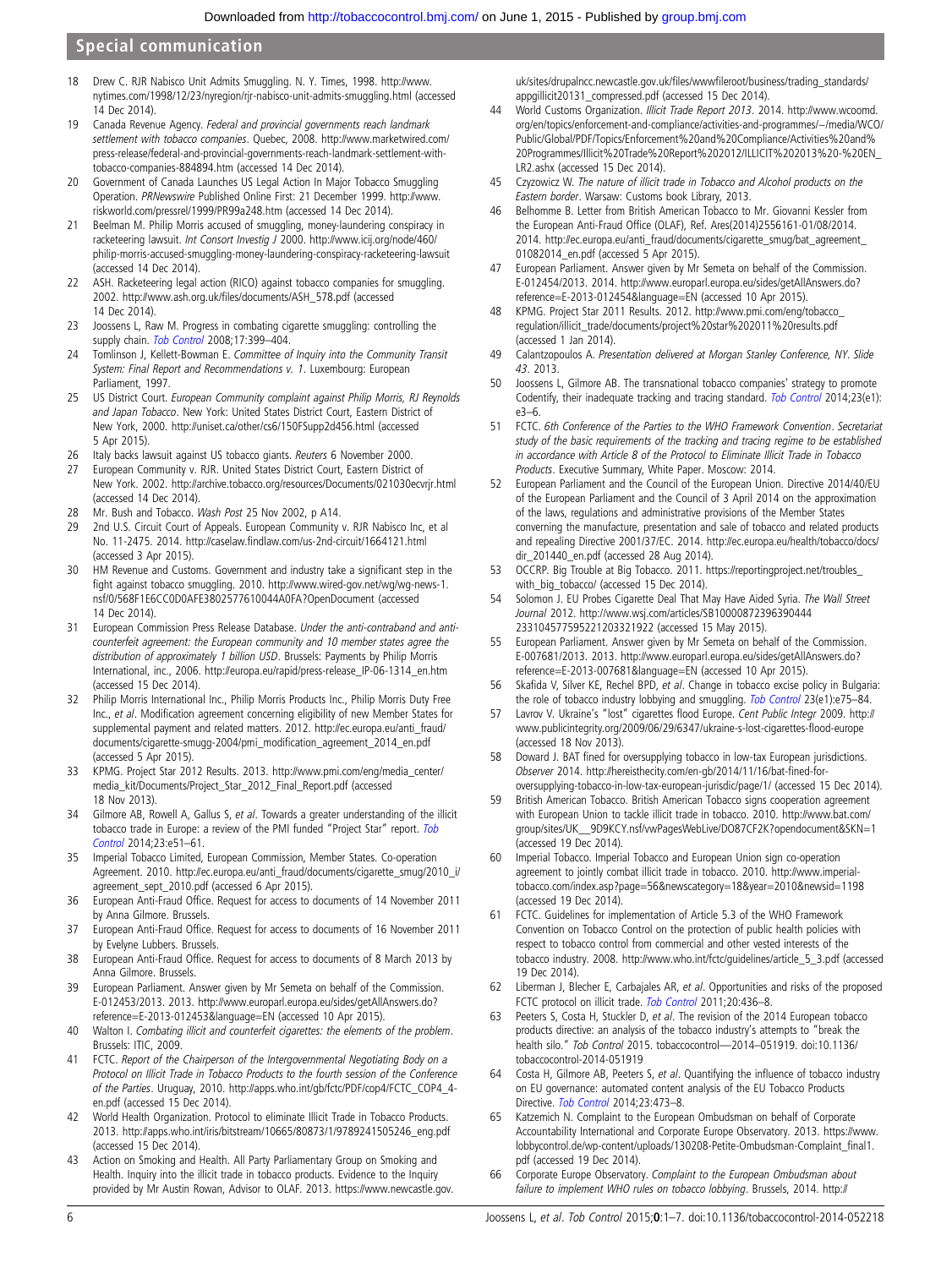<span id="page-6-0"></span>corporateeurope.org/sites/default/fi[les/attachments/complaint\\_about\\_failure\\_to\\_](http://corporateeurope.org/sites/default/files/attachments/complaint_about_failure_to_implement_who_rules_re_tobacco_lobbying.pdf) [implement\\_who\\_rules\\_re\\_tobacco\\_lobbying.pdf](http://corporateeurope.org/sites/default/files/attachments/complaint_about_failure_to_implement_who_rules_re_tobacco_lobbying.pdf) (accessed 15 Dec 2014).

- 67 Bové J, Luneau G. Hold-up à Bruxelles. Les lobbies au coeur de l'Europe. Paris: La Découverte, 2014.
- 68 Imperial Tobacco. Regulatory engagement. 2014. [https://www.imperial-tobacco.com/](https://www.imperial-tobacco.com/index.asp?page=778) [index.asp?page=778](https://www.imperial-tobacco.com/index.asp?page=778) (accessed 19 Dec 2014).
- 69 Imperial Tobacco. Illicit trade. 2014. [http://www.imperial-tobacco.com/index.asp?](http://www.imperial-tobacco.com/index.asp?page=934) [page=934](http://www.imperial-tobacco.com/index.asp?page=934) (accessed 19 Dec 2014).
- 70 Malone RE, Bialous SA. WHO FCTC article 5.3: promise but little progress. [Tob Control](http://dx.doi.org/10.1136/tobaccocontrol-2014-051817) 2014;23:279–80.
- 71 INTERPOL. INTERPOL targets organized crime with global initiative against trafficking in illicit goods. 2012. [http://www.interpol.int/News-and-media/News/](http://www.interpol.int/News-and-media/News/2012/PR050) [2012/PR050](http://www.interpol.int/News-and-media/News/2012/PR050) (accessed 15 Dec 2014).
- 72 Conference of the Parties to the WHO Framework Convention on Tobacco Control. Intergovernmental negotiating body on a protocol on illicit trade in tobacco

products, Summary records. FCTC/COP/INB-IT/5/REC/1. Geneva: 2012:63–5; 85–87. [http://apps.who.int/gb/fctc/PDF/it5/FCTC\\_COP\\_INB-IT5\\_REC1.pdf](http://apps.who.int/gb/fctc/PDF/it5/FCTC_COP_INB-IT5_REC1.pdf) (accessed 6 Apr 2015).

- 73 FCTC. Conference of the Parties to the WHO Framework Convention on Tobacco Control. Fifth Session. Verbatim Records of Plenary Meetings. FCTC/COP/5/REC/ 1. Seoul, Republic of Korea, 2012. [http://apps.who.int/gb/fctc/PDF/cop5/FCTC\\_COP5\\_](http://apps.who.int/gb/fctc/PDF/cop5/FCTC_COP5_REC1_150413_COMPLETE.pdf) [REC1\\_150413\\_COMPLETE.pdf](http://apps.who.int/gb/fctc/PDF/cop5/FCTC_COP5_REC1_150413_COMPLETE.pdf) (accessed 15 Dec 2014).
- 74 FCTC. Conference of the Parties to the WHO Framework Convention on Tobacco Control. Sixth Session.Verbatim Records of Plenary Meetings. FCTC/COP/6/VR. Moscow, Russian Federation, 2014. [http://apps.who.int/gb/fctc/PDF/cop6/FCTC\\_](http://apps.who.int/gb/fctc/PDF/cop6/FCTC_COP6_VR_230115.pdf) [COP6\\_VR\\_230115.pdf](http://apps.who.int/gb/fctc/PDF/cop6/FCTC_COP6_VR_230115.pdf) (accessed 10 Apr 2015).
- 75 Philip Morris International. Philip Morris International Granted Right to Challenge EU's Tobacco Products Directive Before the Court of Justice of the European Union. 2014. [http://www.pmi.com/eng/media\\_center/press\\_releases/Pages/201411030908.](http://www.pmi.com/eng/media_center/press_releases/Pages/201411030908.aspx) [aspx](http://www.pmi.com/eng/media_center/press_releases/Pages/201411030908.aspx) (accessed 5 Apr 2015).